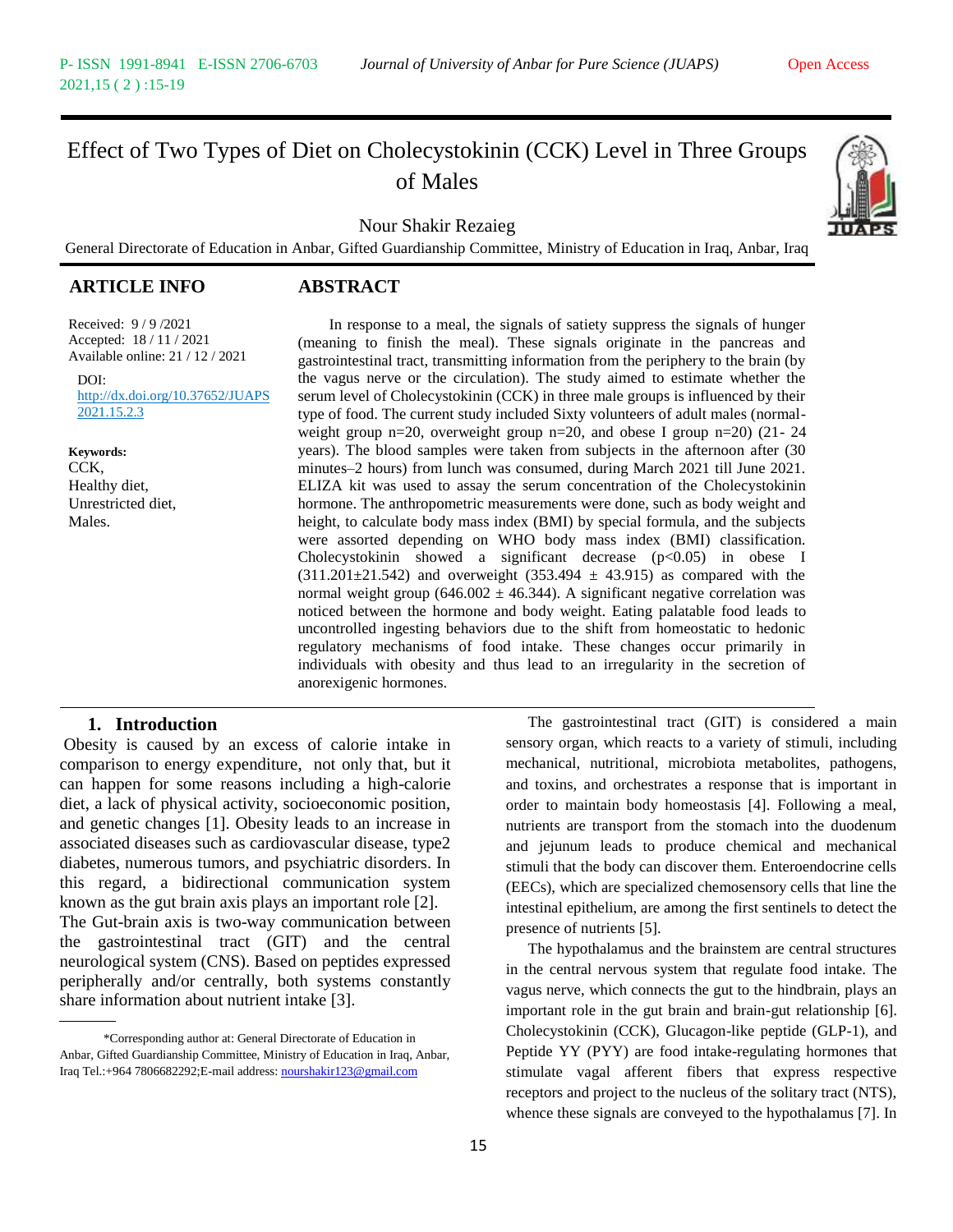hypothalamus, each of paraventricular nucleus (PVN) and arcuate nucleus (ARC) are important for energy balance. When it comes to the motor and secretory activity, the stomach has a circadian rhythm that can lead to obesity if it is disrupted [8].

Food high in fat and sugar enhances food intake, indicating that the activity and expression of appetite-controlling signals will be balanced in favor of longer eating, activating the reward system and therefore influencing ingestive behavior. The behavior resulted via activating the reward system is to ''get back for more'' [9]. As a result, easy access to delicious food may lead to overeating, which is characterized via meal prolonging due to the overriding of the usually generated sensation of satiety, resulting in a gradual shift in the set point for energy balance and body weight. In the case of a healthy diet, reaching satiety is in an organized manner [10]. Figure 1 shows the effects of healthy and unhealthy diets on the expression of satiety peptides and brain response.

Cholecystokinin (CCK) is a peptide that reduces food intake. It is produced by intestinal cells in response to nutrient intake, particularly long-chain fatty acids reaching the duodenum and jejunum [11]. CCK release stimulates various parts of the CNS, including the brainstem, pons, hypothalamus, and motor cortex, causing the inhibition of food intake to be blocked [12].

There are no local studies that address the influence of food type on anorexigenic hormones in some individuals with gaining weight, to our knowledge, so this study was conducted. The goal of this study was to investigate how the type of diet affected the level of CCK hormone.



**Fig 1:** Proposed schematic diagram that connects the gut hormones changes. Left: Healthy diet leads to changes in hormone levels that lead to central nervous system response to inhibit eating. Right: Unrestricted Diet leads to changes in hormone levels leads to central nervous system response to more eating. Arrows show the respective change (↑ increase, ↓ decrease) )Designed by me).

# **1. Methods and Procedures**

## **2.1. Participants**

The study was conducted in Anbar governorate, Iraq at Maternity and Children Teaching Hospital in Ramadi city, from March 2021 to June 2021. Study samples included 60 adults' males who were close to the ages from 21 - 24 years. Subjects in this study were classified according to BMI as (normal-weight group n=20, overweight group n=20 and obese I group n=20). The males participating in the study did not have any gastrointestinal disease or symptoms or any other illnesses, or take any medication known to affect gastrointestinal motility or appetite.

#### **2.2. Data Collection**

The cross-sectional comparative study used data collected via a questionnaire including: age, length, weight, dietary, and lifestyle practices. Participants mentioned a diet diary through 21 before the study day to ascertain that their habitual energy and fat intake had not changed.

# **2.3. Protocol**

On the day of the study, each group of subjects was given a different meal with different calories, and with different percentages of fat, carbohydrates and protein. Lunch meal is designed to match the meal each person in the three groups eats like a daily basis.

The first group was given a healthy lunch meal. At the same time, the second and third groups were given an unrestricted lunch meal. A detailed description of the two menus is given in Tables 1 and 2.

Each meal was consumed under medical supervision. Each person had consumed their meal at 1:00 pm. After 30 to 90 minutes of meal intake, blood samples were collected from each subject to measure serum CCK level.

| Table 1: Nutrition facts of healthy lunch meal for normal- |  |  |  |
|------------------------------------------------------------|--|--|--|
|                                                            |  |  |  |

| Low-fat meal                              | Proteins $(g)$   | Fat<br>(g) | Carbohydrates $(g)$ | Energy<br>(kcal) |
|-------------------------------------------|------------------|------------|---------------------|------------------|
| Raw Low Fat<br>Beef $150g$                | 35.7             | 10.5       |                     | 228              |
| Olive oil $7g$                            |                  | 6.99       |                     | 63               |
| Medium slice<br>of brown<br>bread $(15g)$ |                  | 1.00       | 14                  | 70               |
| Salad $(200g)$<br>(Tomato+<br>Lettuce)    | $1.2\phantom{0}$ | 0.2        | 5.1                 | 23               |
| A cup of<br>coffee                        | 0.3              |            |                     |                  |
| Total                                     | 41.2             | 18.69      | 19.1                | 385              |

weight men.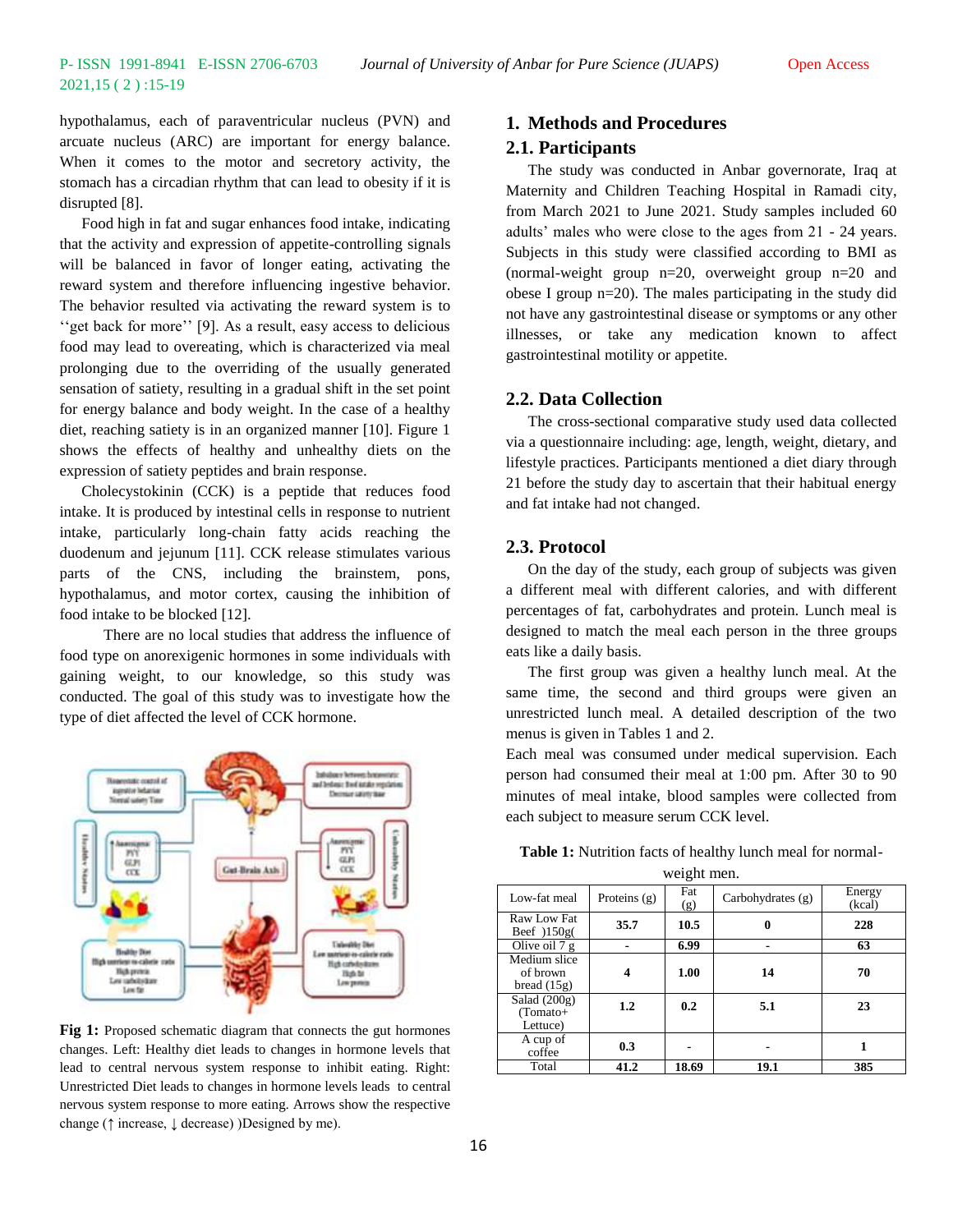| High-fat meal                               | Proteins $(g)$ | $\text{Fat}(\text{g})$ | Carbohydrates<br>(g) | Energy<br>(kcal) |
|---------------------------------------------|----------------|------------------------|----------------------|------------------|
| Raw High Fat<br>Beef )200g(                 | 34.0           | 39.0                   | 0                    | 508              |
| Ghee $15g$                                  |                | 14.00                  |                      | 130              |
| French fries<br>(70g)                       | 2.44           | 9.84                   | 24.96                | 192              |
| 2 Medium<br>slice of white<br>bread $(28g)$ | 4              | $\mathbf{2}$           | 30                   | 140              |
| Coca-Cola<br>(470ml)                        |                |                        | 52                   | 187              |
| Slice<br>Chocolate<br>$\text{cake}(100g)$   | 5              | 15                     | 53                   | 371              |
| <b>Total Energy</b><br>(kcal)               | 45.44          | 79                     | 159.96               | 1.528            |

**Table 2:** Nutrition facts of unrestricted lunch meal for overweight and obese class I men.

# **3.Methods**

#### **3.1.Measurement of BMI**

The body weight of each individual dressed in light clothing without shoes using a carefully calibrated electrical balance, the height of each individual was measured using vertical measuring rod. BMI was calculated as weight (kg) divided by squared height  $(m^2)$ . The BMI was estimated with below formula, according to the World Health Organization classification (Table 2).

#### **Body Mass Index(BMI) = Weight (kg)\Height (m)2**

| Table 3: WHO body mass index (BMI) Classification [13]. |  |  |  |  |
|---------------------------------------------------------|--|--|--|--|
|---------------------------------------------------------|--|--|--|--|

| Groups                   | BMI         |
|--------------------------|-------------|
| Underweight              | < 18.5      |
| Normal weight            | 18.5-24.9   |
| Overweight               | $25 - 29.9$ |
| Obesity class I          | 30-34.9     |
| Obesity class II         | 35-39.9     |
| <b>Obesity class III</b> | >40.0       |

## **3.2. Determination of CCK hormone**

The samples were collected and allowed to coagulate for serum separation using a centrifuge (4000 rpm) for 5 minutes. The sera were stored at -20˚C until the assay was done.

Cholecystokinin (CCK) level was measured by Enzyme Linked Immune Sorbent Assay kit of (Phoenix Pharmaceuticals, Belmont, CA) (intra-assay coefficient of variation <5% and interassay coefficient of variation <15%). The standard curve of CCK determination is shown in Figure 2:



**Fig 2:** Representation Standard curve of CCK hormone.

#### **3.3.Data Analysis**

The data was analyzed using SPSS (version 18.0), and the results were presented as mean  $\pm$  SD. A t-test and a nova were used to estimate statistical parameters for differences between the subjects tested.  $p < 0.05$ 

#### **4.Results**

The results in Table 4 shows that there was no significant difference in age between normal-weight, overweight and obese groups. While BMI in the overweight and obese I group was significantly higher in comparison with the normal weight group. While BMI in obese I group was significantly higher than the overweight group.

| Parameters  | <b>First Group</b><br>(Normal Weight) |      | Second Group<br>(Over Weight) |      | Third Group<br>(Obesity class I) |      |  |
|-------------|---------------------------------------|------|-------------------------------|------|----------------------------------|------|--|
|             | Mean                                  | S.D  | Mean                          | S.D  | Mean                             | S.D  |  |
| BMI $kg/m2$ | 24.07                                 | 3.56 | 28.10                         | 2.97 | 31.56                            | 3.49 |  |

**Table 4:** Mean and SD of BMI and Age in all study group.

Age 22.13 8.13 23.34 1.63 21.45

The results in Table 5 show that the CCK level was significantly lower in both the overweight and obese I group; respectively, compared to the normal weight group.

**Table 5:** Mean and SD of CCK hormone in all study group.

| Paramete<br>r  |                       | N  | Mean $\pm$              | 95% confidence<br>interval for mean |                       | Sig.         |
|----------------|-----------------------|----|-------------------------|-------------------------------------|-----------------------|--------------|
|                | Group                 |    | S.D                     | Lower<br>bound                      | <b>Upper</b><br>bound | <b>Value</b> |
|                | <b>First Group</b>    | 30 | 646.002<br>± 46.344     | 631.912                             | 660.092               |              |
| CCK<br>(PG/ml) | Second<br>Group       | 30 | 353.494<br>± 43.915     | 340.142                             | 366.845               | $.000**$     |
|                | <b>Third</b><br>Group | 30 | $311.201 \pm$<br>21.542 | 241.720                             | 354.871               |              |

\* p $< 0.05$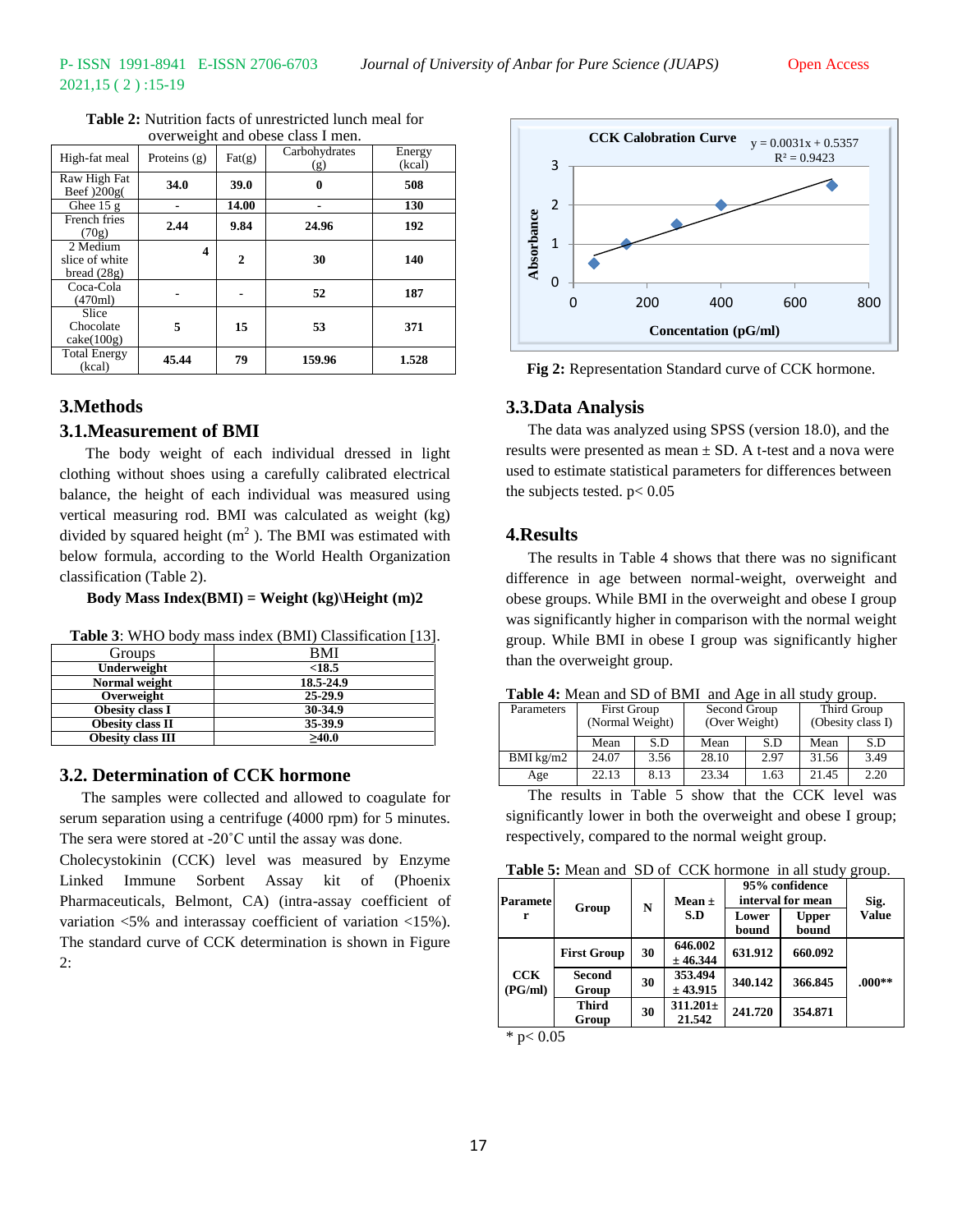### **5. Discussion**

The current study has evaluated the effects of unrestricted diet on the CCK levels in overweight and obese I men compared with the effects of a healthy diet on CCK levels in normal-weight men. Consumption of an unrestricted diet (high calories diet) was associated with a decreased concentration of CCK, suggesting that exposure to this diet changes CCK secretion. Also, CCK signaling is blunted under obese conditions, possibly due to reduced excitability of the vagus nerve [14].

Overweight and obesity were associated with increased calories with participants in this study. This agrees with a study in Europe that found that the diet characterized by irregular calorie consumption is associated with weight  $gain[15]$ .

The current study results agree with the study by Lasschuijt and his colleagues have reported that overweight and obese men show an attenuated CCK response to unrestricted intake meals compared with normal-weight men[16].

Taste-signaling mechanisms specified in the oral cavity have an important role in detecting the taste; stimulation of taste receptors triggers regulatory circuits, which are essential in controlling eating behavior and regulating energy homeostasis [17].

In the gut, nutrient detection is controlled mainly by enteroendocrine cells; upon sensing nutrients, a cascade of physiological phenomena is activated, including secretion of CCK for inhibition of gastric emptying and reduction in food intake, as shown in the results of the current study, but with different levels of CCK hormone depending on the type of meal [18] [19].

Food is an essential component for living a long and healthy life. The human need for food stems from the requirement to provide the body with the energy it requires to perform important functions such as heartbeat, breathing, digestion, and so on[20]. Obesity and many disorders connected with it, such as heart disease and cancer, are caused by an excessive increase in calories consumed by the person[21].

In the current study, men with a high BMI reported their cravings to eat large amounts of calorie-rich, unrestricted foods, as shown in Table 2, because of the greater responsivity of brain reward regions[22] [23].

Very appealing foods are more appreciated, preferred, and found to be more flavorful. Foods high in sugar and sweet flavor, highly processed foods high in saturated fats or high carbohydrate forming savory tastes, and combinations of food categories cooked in ways that improve the taste and value of such foods are examples of these [24].

As indicated in their lunch meal, as shown in Table 1, the first set of our study (Normal-weight men) participants were concerned about reducing energy intake by adopting healthy lifestyles and avoiding foods high in sugar, salt, or fat to prevent obesity and other diseases. These results are in agreement with a study by Mohammadbeigi and his team [25] Unrestricted food has an effect on regular appetite regulation, which means it decreases the response to fullness signals and

activates the reward system. This explains the rising obesity problem [26] [27].

#### **6. Conclusion**

We conclude that the ingestion of the healthy meal lead to stimulation of gut hormone release CCK have a decelerating effect on gastric emptying, conversely, when ingestion of unrestricted meal.

#### **7. Limitations**

In this study, we studied effects of type of diet on CCK levels in three groups. In future studies, the type of food should be more specific and number of samples more.

### **8. References**

- [1] L. D. Ruiz, M. L. Zuelch, S. M. Dimitratos, and R. E. Scherr. (2020) "Adolescent obesity: Diet quality, psychosocial health, and cardiometabolic risk factors," *Nutrients*.
- [2] Ş. Akkartal and C. Gezer, "Is Nutrition Knowledge Related to Diet Quality and Obesity. (2020)" *Ecol. Food Nutr.*.
- [3] S. Mörkl, M. I. Butler, A. Holl, J. F. Cryan, and T. G. Dinan. (2020) "Probiotics and the Microbiota-Gut-Brain Axis: Focus on Psychiatry," *Current Nutrition Reports*.
- [4] E. M. Flores, A. T. Nguyen, M. A. Odem, G. T. Eisenhoffer, and A. M. Krachler. (2020) "The zebrafish as a model for gastrointestinal tract–microbe interactions," *Cellular Microbiology*.
- [5] Y. Yu, W. Yang, Y. Li, and Y. Cong. (2020) "Enteroendocrine Cells: Sensing Gut Microbiota and Regulating Inflammatory Bowel Diseases," *Inflamm. Bowel Dis*.
- [6] T. M. Le *et al.* (2020) "The interrelationship of body mass index with gray matter volume and resting-state functional connectivity of the hypothalamus," *Int. J. Obes*.
- [7] E. S. Bliss and E. Whiteside, "The gut-brain axis, the human gut microbiota and their integration in the development of obesity. (2018)" *Frontiers in Physiology*.
- [8] S. Yousefvand and F. Hamidi. (2020) "Role of Paraventricular Nucleus in Regulation of Feeding Behaviour and the Design of Intranuclear Neuronal Pathway Communications," *International Journal of Peptide Research and Therapeutics*.
- [9] J. R. Dalenberg *et al.* (2020) "Short-Term Consumption of Sucralose with, but Not without, Carbohydrate Impairs Neural and Metabolic Sensitivity to Sugar in Humans," *Cell Metab*.
- [10] A. N. Gearhardt and J. Hebebrand. (2021) "The concept of 'food addiction' helps inform the understanding of overeating and obesity: Debate Consensus," *American Journal of Clinical Nutrition*.
- [11] J. A. Williams. (2019) "Cholecystokinin (CCK) regulation of pancreatic acinar cells: Physiological actions and signal transduction mechanisms," *Compr.*